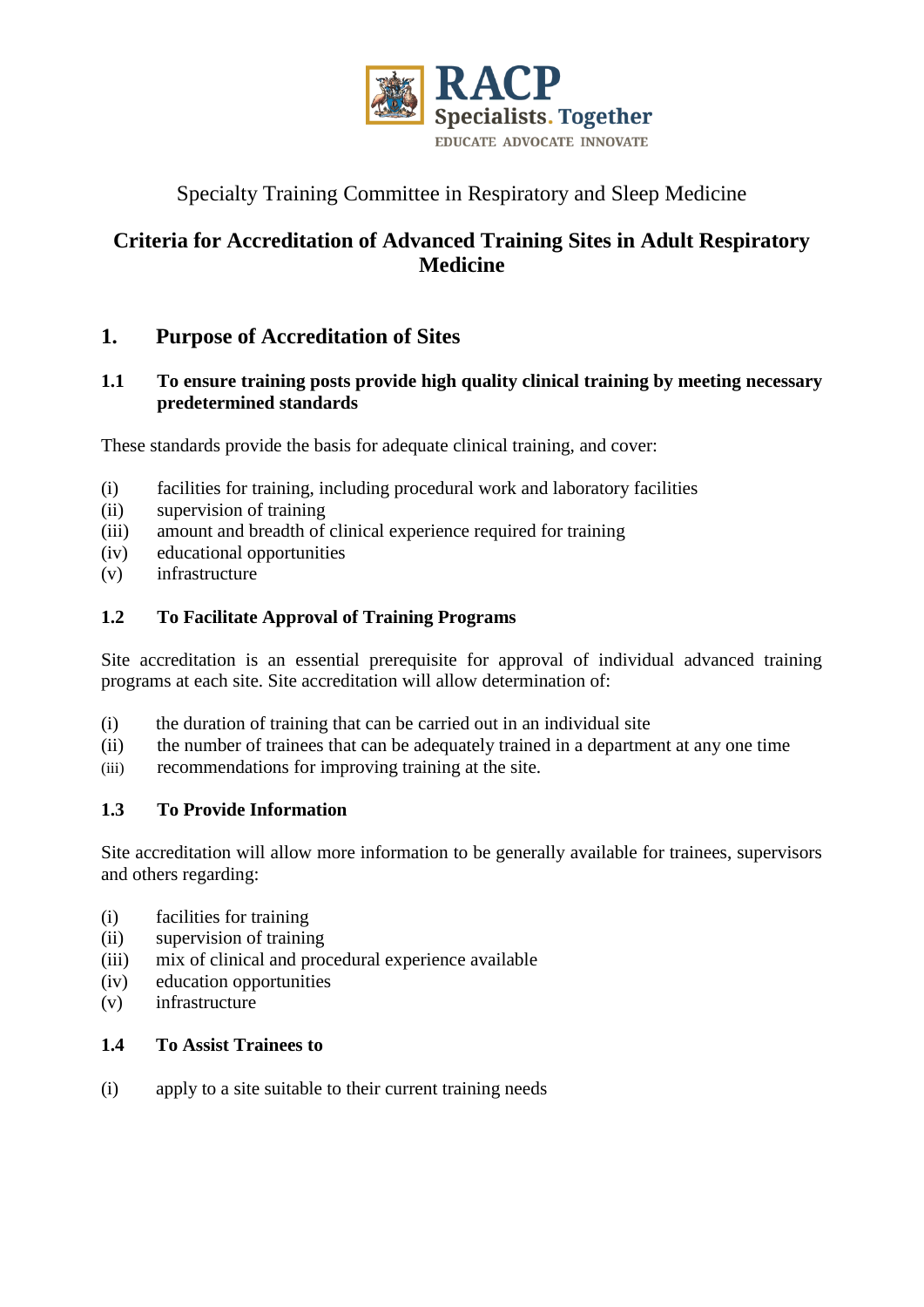## **2. Standards for Assessment**

#### **2.1 General Guidelines**

- (i) The Accreditation process wishes to encourage diversity in training opportunities and to ensure good clinical experience. Below is a guideline which will satisfy STC requirements.
- (ii) A respiratory medicine training network (group of training sites sharing trainees) seeking accreditation for advanced training must demonstrate that it has suitable staff, workload and facilities available to the trainee to permit advanced training. There are nine general standards with various criteria listed relating to each standard. Each criterion will be applied by the Accreditation Team to determine if each standard has been achieved. Documentation for each criterion will be required. It is recognised that local conditions may preclude absolute compliance with every standard, particularly in rural centres. Respiratory Medicine training networks will be encouraged to develop links with other sites to achieve accreditation standards.
- (iii) The network must be affiliated with a university hospital (regularly teaches undergraduate medical students).
- (iv) In general, a network must be able to provide 12 months of core training in order for it to be considered suitable for accreditation.
- (v) Accreditation will be granted for a period of five years, not withstanding the next paragraph. Sites may be granted only limited periods of accreditation subject to further review.
- (vi) An annual proforma will be sent to the network director outlining:
	- a) Current accreditation status: full/ provisional/ not accredited
	- b) Number of accredited Adult Respiratory Medicine advanced trainee positions
	- c) Year accreditation is due for renewal
	- d) Requirement to notify the STC of any substantial deficiencies or changes in circumstances (see (vii) below).
	- e) A copy of the current *Criteria for Accreditation of Advanced Training Sites in Adult Respiratory Medicine* will also be provided.
- (vii) Accredited networks **must notify the Chair of the STC of any substantial change of circumstances within their network** which may lead to failing to meet the criteria for accreditation. Networks will generally be given a maximum of twelve months to demonstrate that the criteria for accreditation have been regained, otherwise **accreditation status will be withdrawn** (see 4.3).
- (viii) These standards shall apply for the accreditation of respiratory medicine networks for the 2 years of core respiratory medicine training.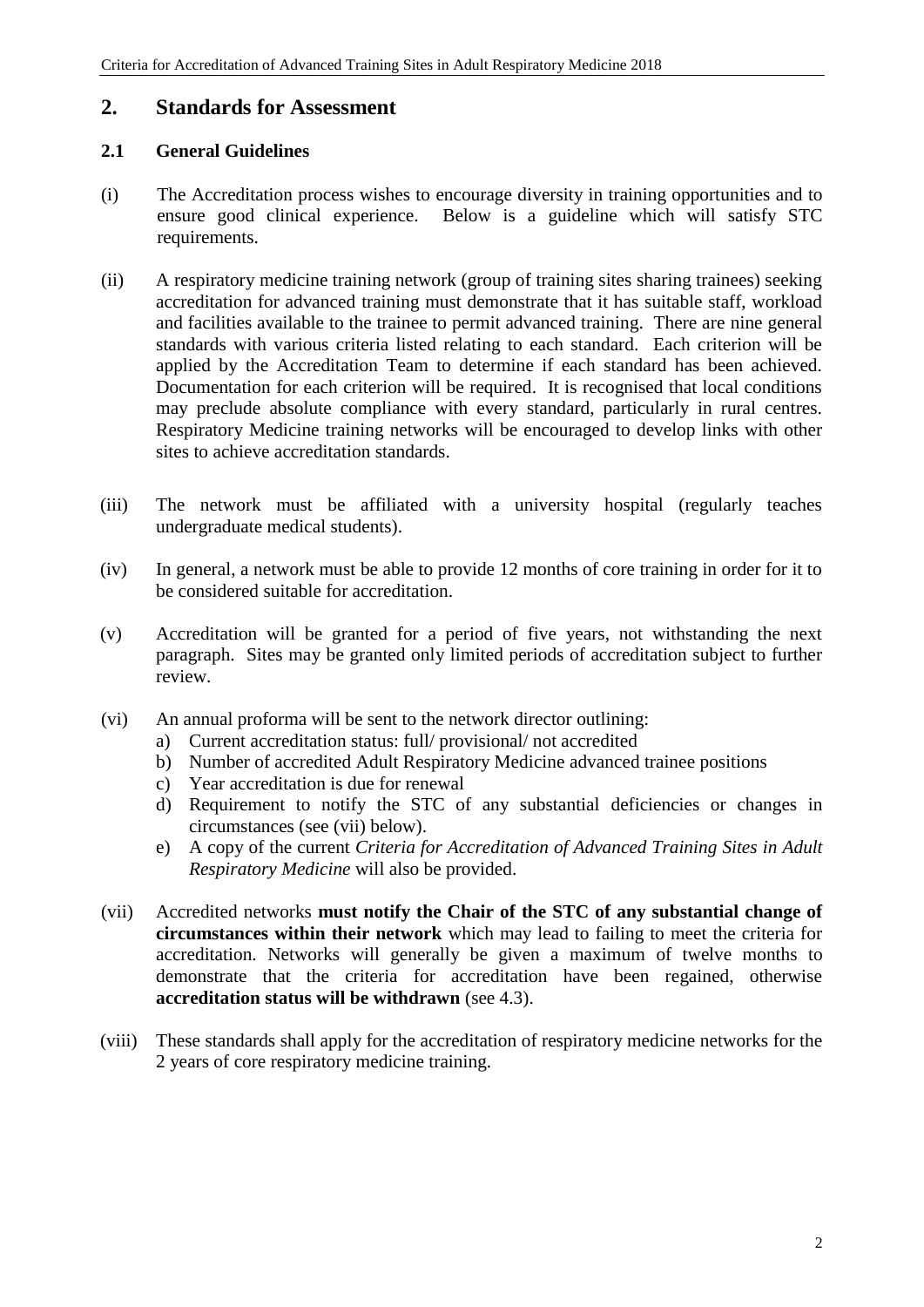## **2.2 Standards**

### **Respiratory Medicine Training**

#### **Standard 1**

Each training site in the network shall provide appropriate supervision for core advanced training.

## **Criteria:**

- a) A minimum of one full-time respiratory medicine physician position (or equivalent in part-time or visiting physicians). On site supervision must generally be available for more than 75% of standard working hours. Where only part-time training is being offered, then a reduction in supervision availability may be considered where appropriate.
- b) A respiratory medicine physician shall be available on site at all times when the trainee is undertaking invasive respiratory procedures, and supervise all reporting. Final reports shall all be checked by a respiratory medicine specialist unless the trainee has been deemed competent and the supervisor accepts responsibility.
- c) The respiratory medicine physician(s), who is/are the supervisor(s) of the trainee, shall ensure that the trainee is involved in the daily running of the Department, including inpatient and outpatient management, undertaking procedures and report generation, organisation of Departmental clinical meetings, and supervision of any junior resident medical staff.
- d) The supervisor(s) must have participated in a RACP supervisor workshop.
- e) The supervisor(s) will meet regularly with the trainee to provide formative assessment at a minimum of 4 times per year, with formal documentation of training progress and goals. The supervisor(s) will assist the trainee to ensure completion of assessment tasks, at the direction of the STC, and meet RACP requirements for supervision.

### **Standard 2**

The Respiratory Medicine network shall have sufficient workload of clinical material for advanced training, encompassing a broad range of respiratory diseases.

### **Criteria:**

- a) As a general guide to satisfy the STC requirements, the direct case load requirements per advanced trainee per year should be a total of **1500 patients** for the network to be eligible for accreditation. The accreditation process wishes to encourage diversity in clinical training, and recognises that the relative balance between inpatients and outpatients may vary between different sites. Although the categories of patients within the total caseload may be varied and flexible within each network, the following are suggested as a general guide:
	- Respiratory Medicine **Inpatients**: **500 cases**
	- Respiratory Medicine **Outpatients: 750 cases**, of which 200 should be new referrals.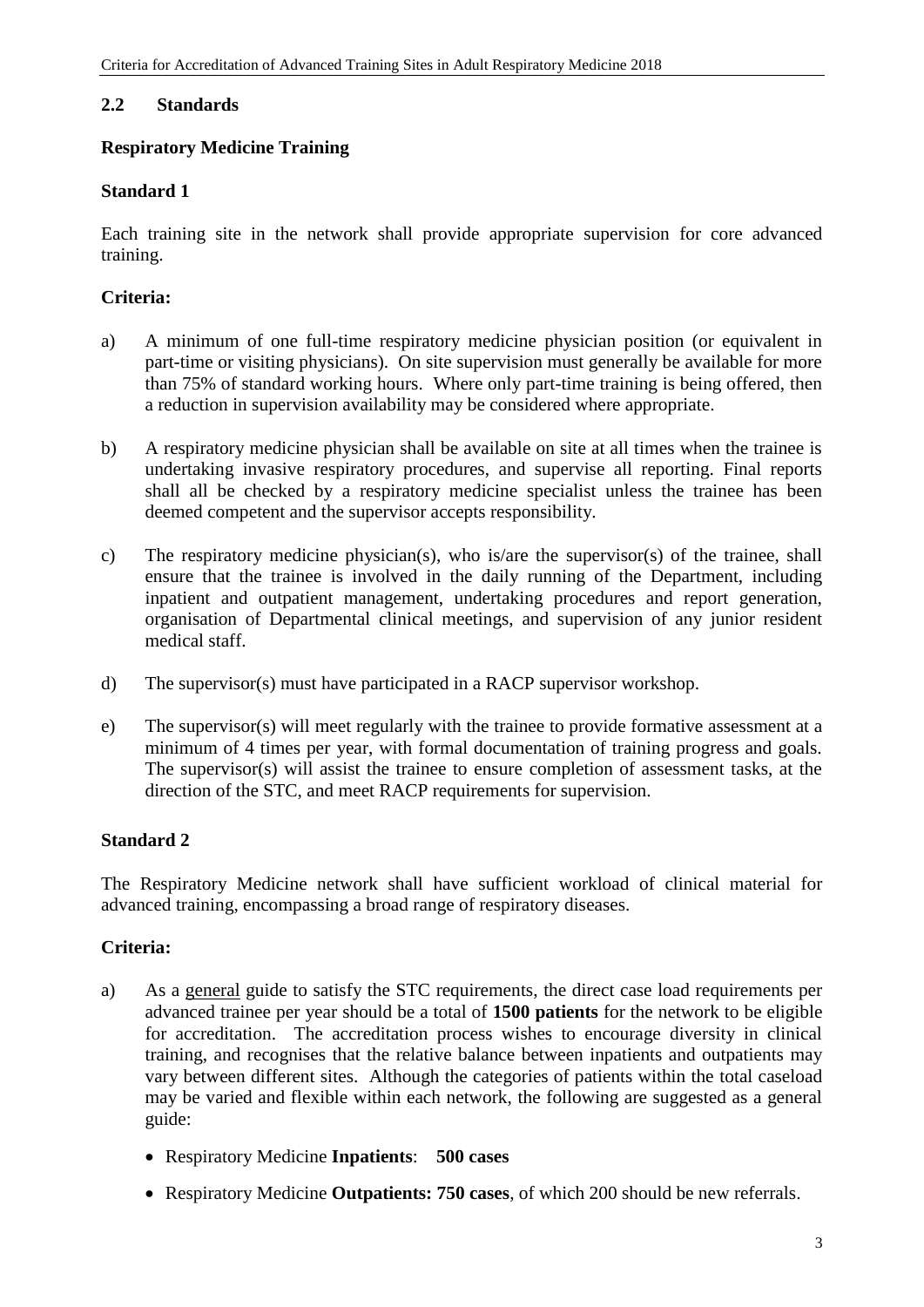- Inpatient **Consultations** for other clinical services: **250 cases** (i.e. non-respiratory medicine admitted patients)
- b) It is essential for trainees to be involved in the **acute care of respiratory patients from the time of presentation to hospital**. Where sites cannot offer direct acute admissions to the training unit, the duration of acceptable accredited training will be limited to a maximum of 6 months core training.

### **Standard 3**

The respiratory medicine network shall have direct access to appropriate additional clinical services necessary for the practice of respiratory medicine.

### **Criteria:**

- a) The training network shall provide access to clinical expertise in pathology, microbiology and radiology within the network centres. This will provide the trainee with the opportunity to develop skills in relevant aspects of these specialties through interactions relating to patient care. Where possible, the network should provide access to clinical expertise in immunology and pharmacology.
- b) The training network shall have on-site access to thoracic surgery within the network centres, and trainees should be involved in relevant aspects of thoracic surgery (e.g. for lung cancer, pleural disease).
- c) It is highly desirable that the training network provide access to a tuberculosis clinic, a pulmonary rehabilitation service, an asthma education service, a smoking cessation service and a multidisciplinary outreach service for patients with chronic lung disease.
- d) The training network shall have access to acute respiratory intensive care, either through the provision of a high dependency unit within the network or through close liaison with an intensive care unit within the network centres. The trainee shall receive significant exposure to the practice of respiratory intensive care by these mechanisms, including having a hands-on role in the provision of acute non-invasive ventilation.
- e) The training network shall have access to nuclear medicine studies (or equivalent alternative studies) relevant to the daily practice of respiratory medicine, including ventilation-perfusion lung scans and gated cardiac blood pool scintigraphy.
- f) The training network shall have access to radiological and ultrasound studies relevant to the daily practice of respiratory medicine, including CT scanning, pulmonary angiography, echocardiography and lower limb Doppler studies.
- g) It is desirable that appropriate multidisciplinary clinics or meetings shall be run in conjunction with specialists from relevant disciplines, e.g. lung cancer, interstitial lung disease, pulmonary hypertension.

### **Standard 4**

The respiratory medicine network shall have sufficient workload of respiratory procedures for advanced training.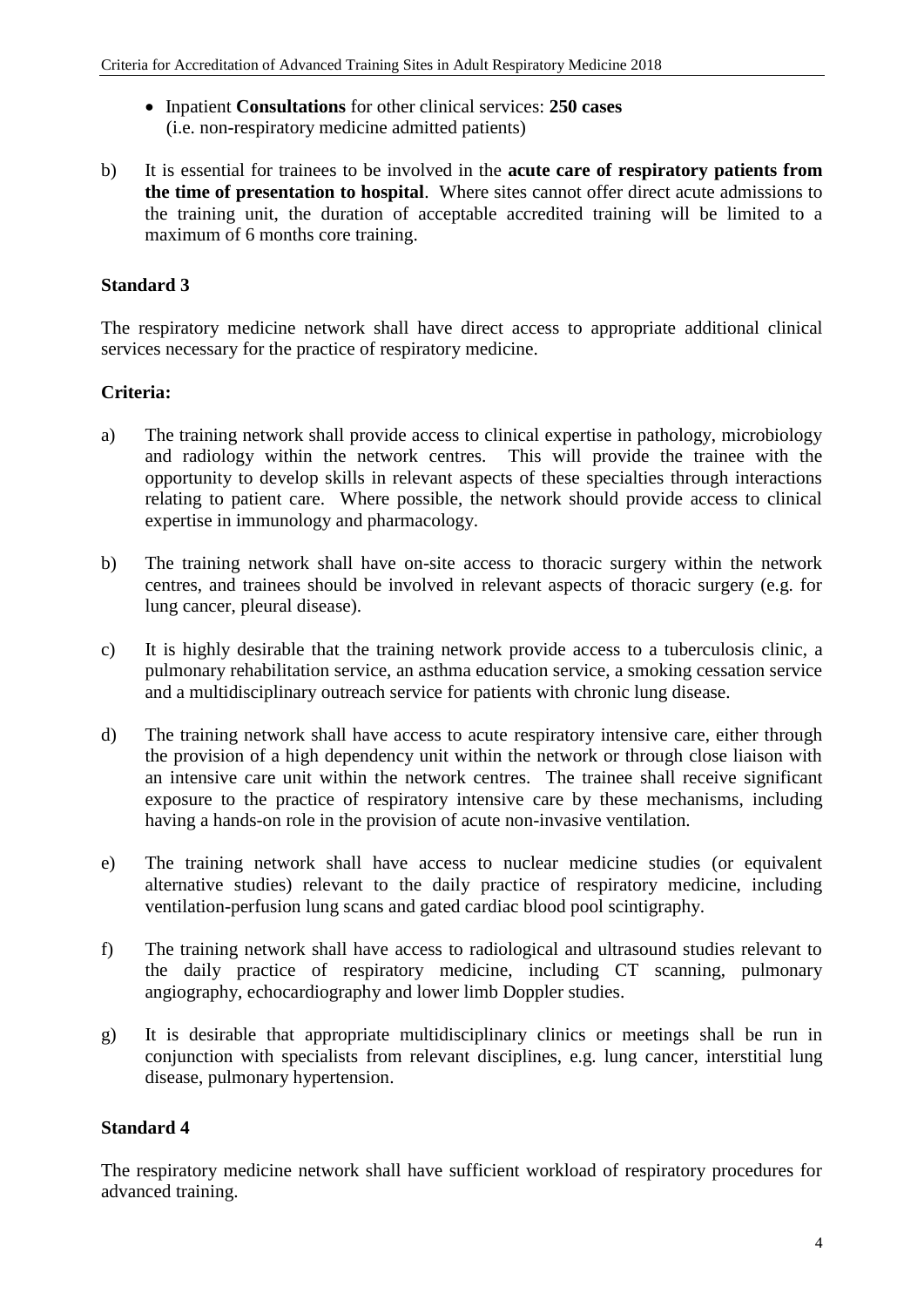#### **Criteria:**

- a) The respiratory medicine physician supervisor(s) of the trainee shall ensure that the trainee receives adequate instruction and supervision in the technique of fibreoptic bronchoscopy and associated procedures.
- b) As a general guide to satisfy the STC's requirements, the following are considered the ideal minimum direct procedure requirements per advanced trainee per year for the network to be eligible for accreditation:

| $\bullet$ | <b>Fibreoptic bronchoscopy:</b>             | 100 cases |
|-----------|---------------------------------------------|-----------|
| $\bullet$ | <b>Pleural ultrasound:</b>                  | 20 cases  |
| $\bullet$ | Ultrasound guided thoracocentesis: 10 cases |           |
|           |                                             |           |

- **Intercostal catheter insertion: 10 cases**
- c) The following procedures are considered elective, but where training is offered, it should reach the following levels per trainee per year:

| • Convex EBUS (TBNA):    | 25 cases |
|--------------------------|----------|
| • Radial EBUS:           | 20 cases |
| • Transbronchial biopsy: | 20 cases |

#### **Standard 5**

The Respiratory Medicine network shall provide a respiratory function laboratory with adequate workload of clinical material for advanced training.

### **Criteria:**

- a) The workload of the laboratory shall be at least **600 patients per advanced trainee per year**, encompassing an extensive range of respiratory function testing procedures, which may include spirometry, absolute lung volumes, gas transfer, arterial blood gas tensions, pulmonary mechanics and respiratory muscle strength, bronchial challenge testing and cardiopulmonary exercise testing.
- b) As a general guide to satisfy the STC's requirements for advanced training, the following shall be the workload of the laboratory for the network to be eligible for accreditation:

| $\bullet$ | <b>Spirometry:</b>                | 1000 cases/annum |
|-----------|-----------------------------------|------------------|
| $\bullet$ | <b>Absolute lung volumes:</b>     | 500 cases/annum  |
| $\bullet$ | <b>Gas transfer:</b>              | 750 cases/annum  |
| $\bullet$ | <b>Bronchial challenge tests:</b> | 50 cases/annum   |

- c) The following testing procedures are also desirable for accreditation. Trainees should be exposed to these studies and their interpretation during core respiratory training.
	- Cardiopulmonary exercise tests
	- Respiratory muscle strength
	- Arterial blood gas tensions
	- FeNO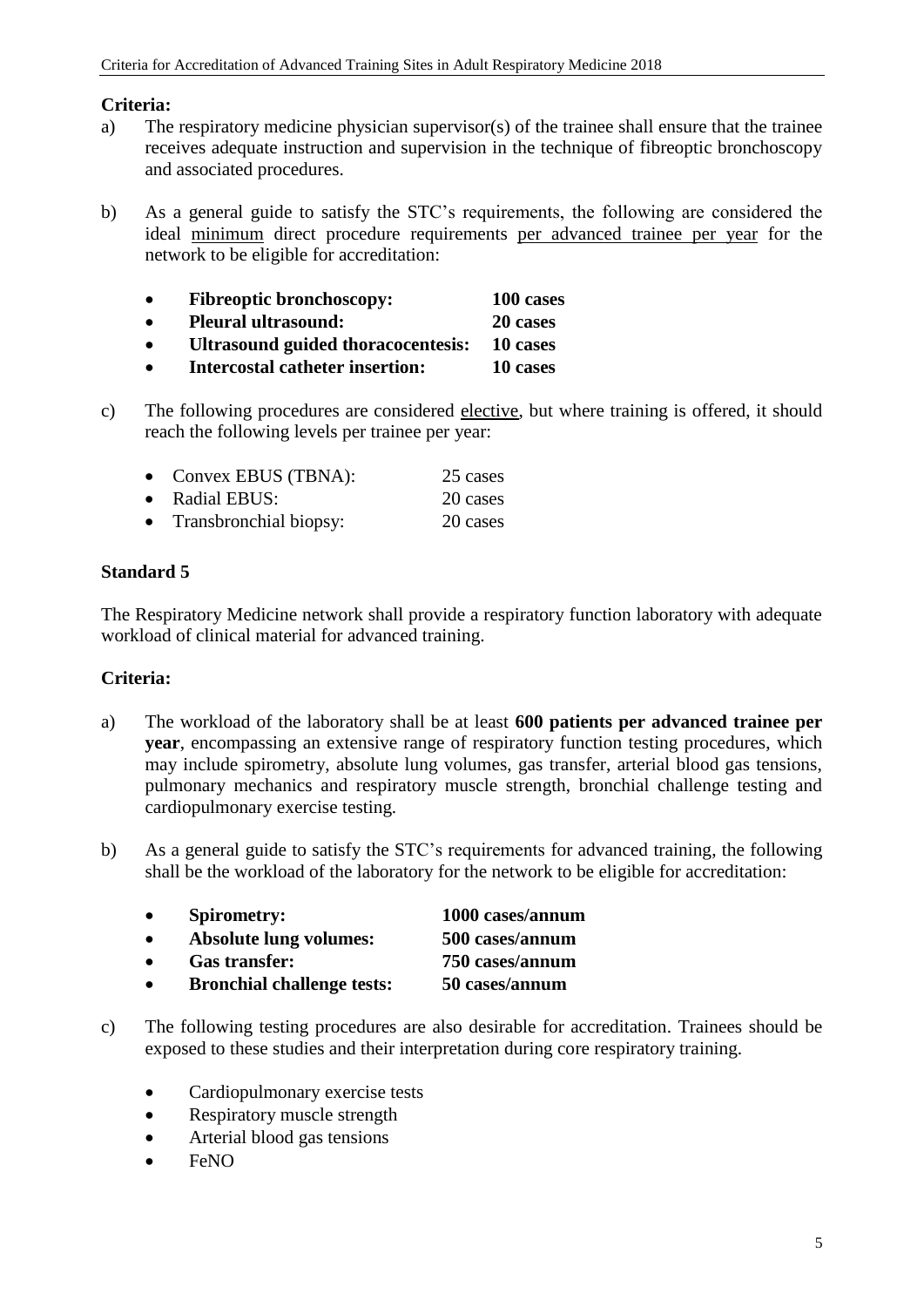- d) Cardiopulmonary exercise test interpretation is considered an important component of advanced training in respiratory medicine. If the laboratory does not perform CPET, development of a CPET learning module for advanced trainees is recommended.
- e) The network shall ensure that the advanced trainee is involved in the daily operation of the respiratory function laboratory, including adequate exposure to quality assurance and calibration, and that the trainee regularly report respiratory function tests under the supervision of a respiratory medicine physician.
- f) As a general guide to satisfy the STC's requirements, the trainee shall report under supervision a **minimum of 300 complex RFTs per year** (i.e. > 600 studies to be reported during core training). The reports may be spread over the 2 year core respiratory training program or may be concentrated during one time period. It is important that a representative and balanced variety of the above tests be reported over the 2 year period, including more complex lung function tests (see b, c above). Trainees shall be experienced in reporting all the above tests by the end of their training.
- g) The respiratory function laboratory shall be accredited by the TSANZ laboratory accreditation process.

## **Standard 6**

The Respiratory Medicine network shall provide a facility for the investigation and management of **respiratory sleep disorders** including performance of comprehensive polysomnography, with adequate workload of clinical material for the equivalent of 3 months of advanced training in sleep medicine during 24 months of core respiratory training.

All respiratory physicians require basic expertise in the assessment and management of sleep related disorders, especially sleep-related breathing disorders, and more advanced skills in the diagnosis and management of acute respiratory failure. Sleep medicine training for the purpose of respiratory training should cover the following areas:

- Education: anatomy and physiology of the upper airway and respiratory muscles; physiology of respiratory control mechanisms, respiratory failure and sleep-related breathing disorders.
- Polysomnography: indications, interpretation of a sleep study report
- Oxygen therapy
- CPAP: indications, implementation, assessment of response and troubleshooting
- Acute non-invasive ventilation: indications, implementation, assessment of response, management of complications, weaning. This is also covered in Standard 3(d).

This standard is required to be met for advanced trainees to achieve full certification in respiratory medicine. In the absence of any facility for training in sleep medicine, certification for respiratory medicine will require the sleep training to be undertaken elsewhere.

### **Criteria:**

- a) The network shall provide the minimum of a 0.5 FTE staff sleep medicine physician, (or equivalent by part-time or visiting sleep medicine physicians.)
- b) The network shall provide a sleep disorders laboratory with facilities for full polysomnography, MSLT, nasal CPAP and non-invasive nasal ventilation studies.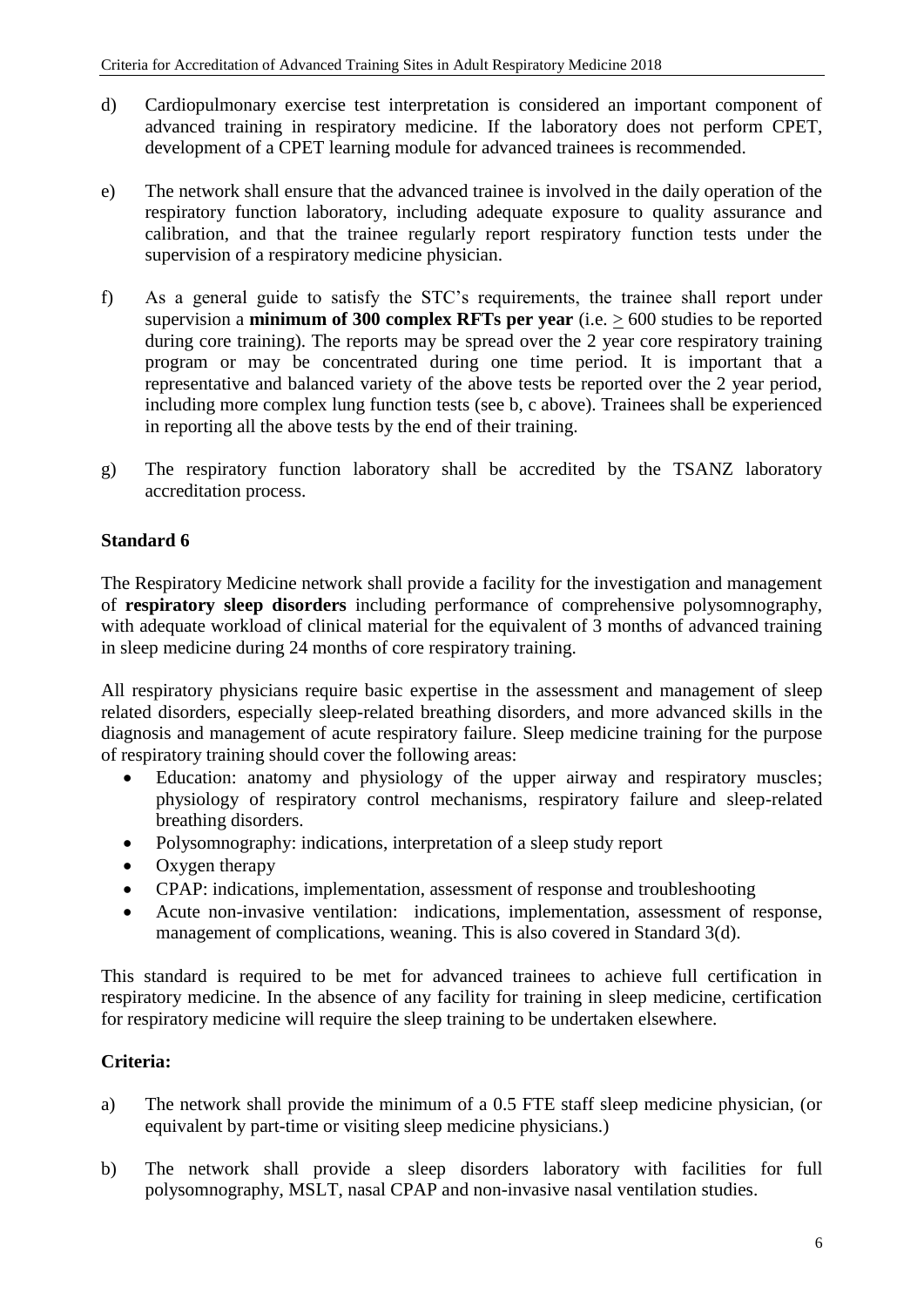- c) The workload of the laboratory shall consist of a minimum of **300 polysomnography studies** per year, with at least **50 nasal CPAP studies**.
- d) The network shall provide opportunity for the trainee to acquire a broad clinical experience in respiratory and non-respiratory sleep disorders.
- e) It is essential that trainees be involved in all aspects of the management of patients requiring **inpatient NIV or CPAP implementation** for ventilatory failure and sleep hypoventilation. Sites must be providing this service for selected patients with ventilatory failure. There should be sufficient workload such that each trainee can institute NIV therapy in a **minimum of 20 patients** over the course of training and have direct ongoing responsibility for these cases.
- f) As a general guide, for the network to be eligible for accreditation for the sleep training component of core respiratory medicine, direct sleep patient consultations per advanced trainee for a 3 month period will be a total of **150 patients**. The following categories are suggested as a guide:
	- **New cases 50 patients**
	- **Review/follow up cases 100 patients**
	- **CPAP/NIV cases 25 patients**
- g) The sleep disorders laboratory shall be accredited by the ASA laboratory accreditation process.

### **Standard 7**

The Respiratory Medicine network shall provide a suitable infrastructure for advanced training.

### **Criteria:**

- a) The network shall ensure that the trainee attends regularly scheduled respiratory medicine and interdisciplinary clinical meetings. The trainee shall present and discuss selected cases and topics at these meetings.
- b) The network shall have a regular respiratory education meeting where the advanced trainee will undertake formal presentations on topics relevant to their training needs.
- c) The network shall facilitate the involvement of the advanced trainee in undergraduate and post-graduate teaching where possible.
- d) The network shall have access to all major respiratory journals and texts, as well access to computerised literature search facilities. A medical library (or equivalent) with access to the internet is highly desirable.

### **Standard 8**

The network shall have suitable research facilities for advanced training.

#### **Criteria:**

a) The network shall have an active research program (as demonstrated by publications/regular research presentations at national and/or international meetings), with regular research meetings.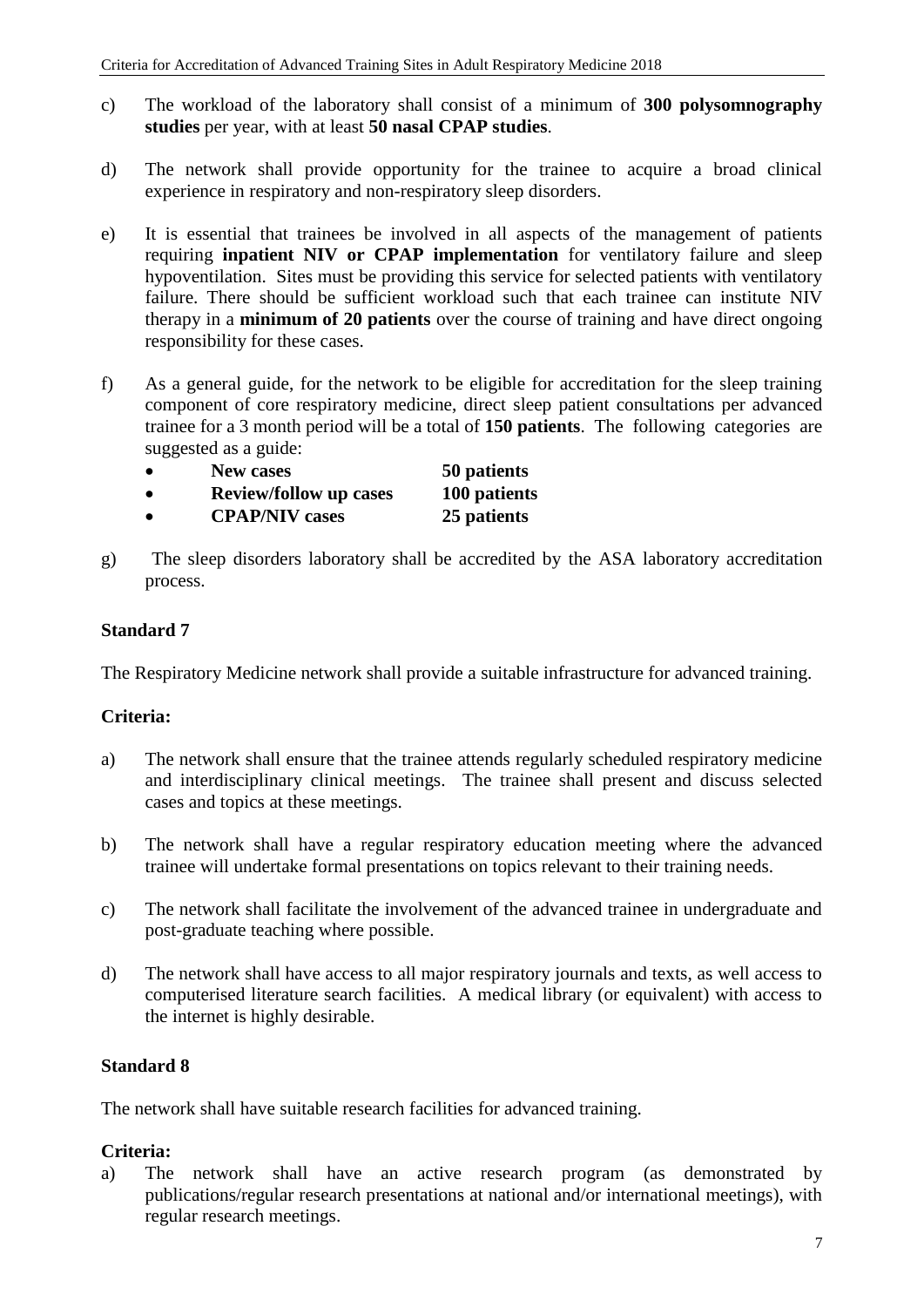b) The network shall provide adequate facilities and support for each trainee to complete their required research project during their advanced training.

#### **Standard 9**

The network shall have a program of quality assurance activities.

#### **Criteria:**

- a) The network shall have an active program of audit and quality improvement (as demonstrated by regular audit activities and meetings focussed on quality improvement).
- b) The network shall provide opportunities for trainees to be involved in **at least one audit activity** project during their advanced training.
- c) The quality assurance activities should be adequately structured to prepare the trainee for the Continuing Professional Development program of the RACP.

# **3. Methods of Assessment**

#### **Site Survey (Application for Accreditation)**

- (i) Sites that wish to be accredited for training must complete a structured survey regarding the staffing, workload and facilities available at the site(s). The survey will provide details regarding the site's compliance with the standards set out in section 2.
- (ii) There will be one survey per site which should be completed by the Head of the Department or training network which is seeking accreditation. The survey should be completed in consultation with the trainee supervisor(s) if not the Head of Department.
- (iii) Where more than one site is involved in accreditation of a network, each site will need to complete a separate survey.
- (iv) On receipt of the completed survey at the College, it will be reviewed by the Chair of the STC. If the details supplied are adequate, a site visit will be arranged, or otherwise, further details will be sought.

#### **Site Visits**

- (i) A site visit(s) will be undertaken for each site that submits a satisfactory survey.
- (ii) The site visit will be undertaken by nominees of the STC in Respiratory and Sleep Medicine and will be organised by the College. Each visit will include at least one member of the STC. The site visit will be approved and financed by the College.
- (iii) The site visit will be organised at a time determined by the STC, in consultation with the site(s) to be visited.
- (iv) In general, site visits will be scheduled to run over a half day period.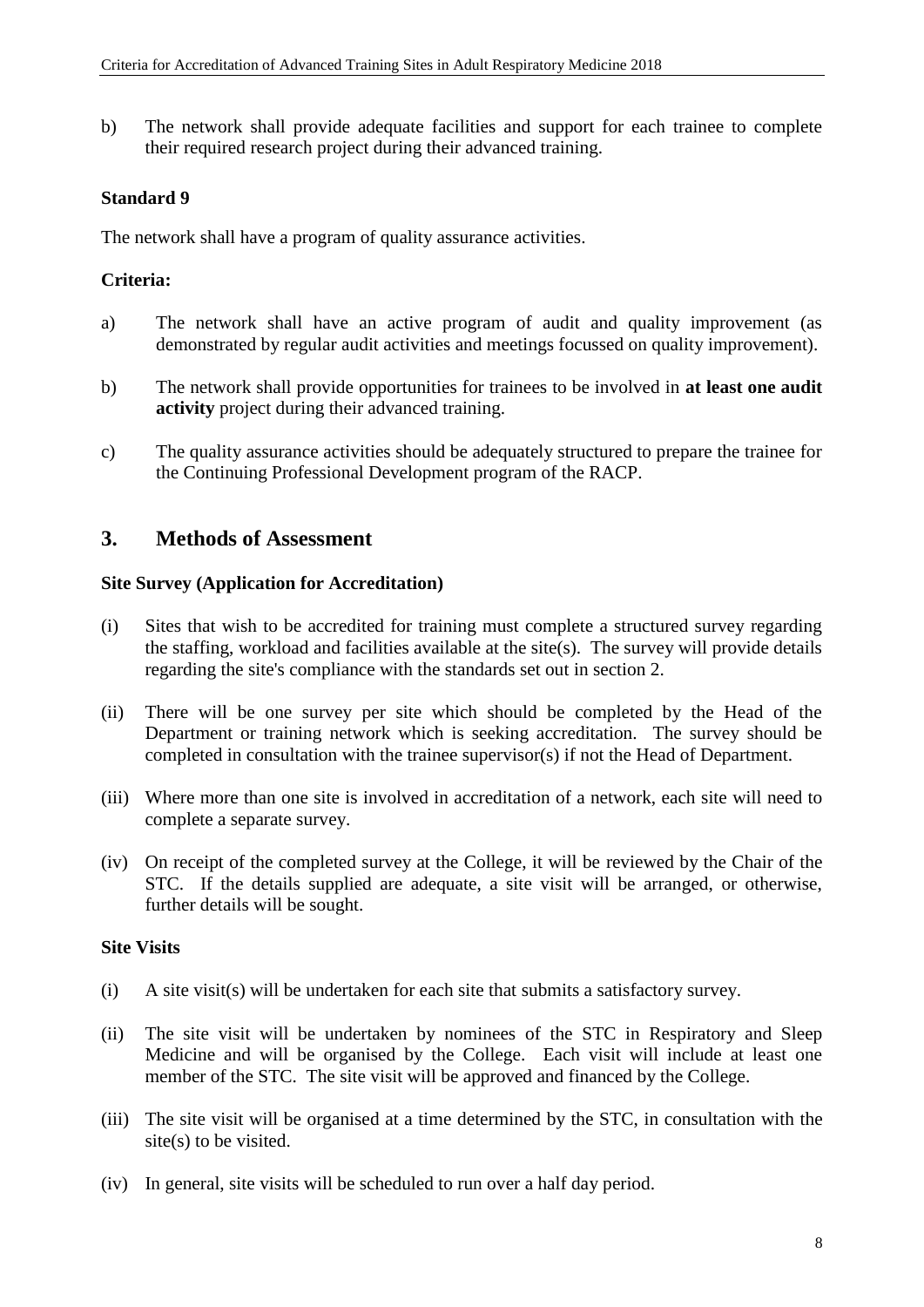- (v) At the site visit, the survey will be reviewed by the accreditation team with the Head of the Department. The review process will involve:
	- Interview with Head of Department.
	- Interview(s) with trainee supervisor(s).
	- Discussion of trainee assessment process, including review of formative assessment records and trainee log books.
	- Review of training program details, including department schedules, rosters and any other appropriate documentation, including orientation and training activities.
	- Review of Departmental statistics and activity reports that support the details provided in the survey regarding clinical and procedural activity.
	- Review of Department facilities as relevant to the standards.
	- Inspection of Department laboratories (including respiratory and sleep), with review of accreditation documentation, activity statistics and reporting process. Laboratory managers should be available for interview.
	- Review of the Department's teaching and research program, including documentation of trainee involvement in these programs.
	- It is the responsibility of the Head of Department to ensure that the appropriate documentation and personnel are available at the time of the site visit. If it is uncertain as to what documentation is required, this should be clarified with the STC prior to the visit.
	- In general, the focus of the site visit is to validate the details supplied in the survey, and to provide suggestions to the site for mechanisms to improve their advanced training program.

#### **Trainee Interviews**

Trainee interviews will be undertaken at the time of the site visit. The information provided is considered important and will be de-identified in the formal accreditation report.

### **4. Assessment Process**

#### **4.1 Mechanisms for Arranging Site Visits and Reports**

- (i) The STC Application for Accreditation Survey will be forwarded to sites prior to the end of the calendar year, for completion and return to the STC by *1 February*. The site should notify the STC of the preferred day/s of the week for the accreditation visit to take place, along with any dates that are not suitable. In the event that the site does not provide this information, the STC will nominate two dates for the visit that the site can choose from.
- (ii) Sites will be on a rotating schedule of accreditation once every five years. The survey for re-accreditation will be forwarded to the site by the College at the end of the fourth year of accreditation. This will permit the site visit to be made in the fifth year of accreditation. Ideally, the final report and decision will be made by the STC by July, prior to trainee recruitment for the subsequent year.
- (iii) The yearly schedule of visits will be organised by the Chair of the STC in conjunction with the Lead in Accreditation. Each accreditation team will comprise two members, one of whom must be a member of the STC. In general, each team will comprise one interstate member and one member from the same state (but not network) as the site being surveyed. The accreditation team will be constituted by the Chair of the STC and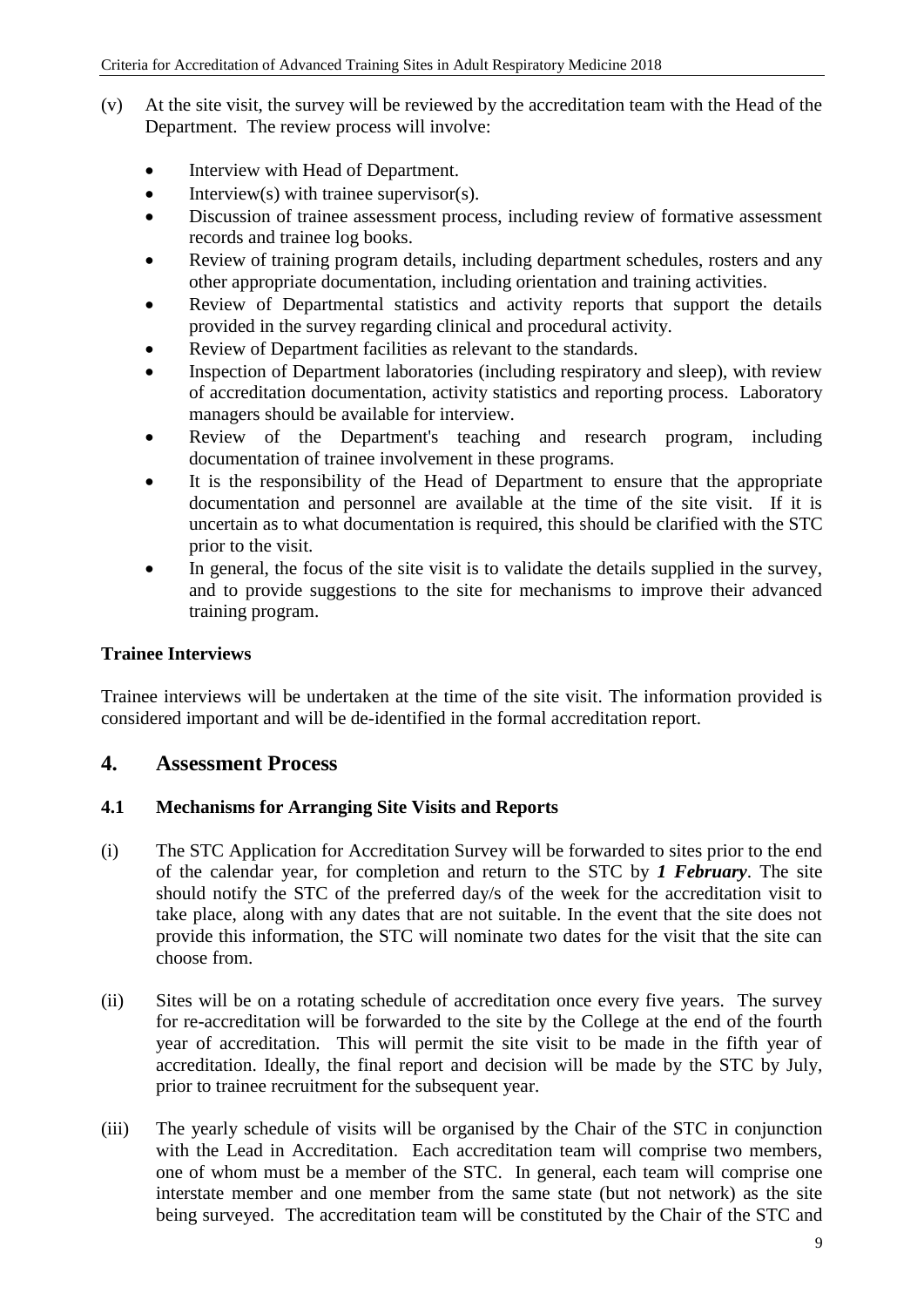Lead in Accreditation. Accreditation team members should declare any conflict of interest.

(iv) Each individual visit will be organised by the accreditation team STC member in conjunction with the College. The College will be responsible for travel arrangements and reimbursements of costs.

#### **4.2 Mechanisms for Accrediting New Sites**

- (i) A new site is one which is not accredited, and has not had an advanced trainee within the last 5 years.
- (ii) Where there is proposed to be a new trainee, the STC will immediately forward an accreditation survey. Provisional accreditation *may* be granted on the basis of the survey, but will need to be followed by a site visit in a timely fashion (in general, no longer than 6 months).
- (iii) Where there is no trainee and no immediate likelihood of a trainee, the accreditation survey will be forwarded for completion. A site visit will be organised for the next regularly scheduled series of site visits in the appropriate region. If standards are met, accreditation will be granted following the site visit.
- (iv) In general, new sites fulfilling accreditation criteria will be given accreditation for five years. Accreditation may be given for a lesser period of time as specified by the STC, if the site visit identifies issues that require resolution over a shorter time frame than five years. Full five-year accreditation may then be granted to the site after a successful follow-up site visit.

#### **4.3 Removal of Accreditation**

- (i) Where significant deficiencies are identified by the site visit, accreditation will only be recommended for a maximum of one year, to allow rectification of the deficiencies. If at a subsequent site visit significant deficiencies still exist, then accreditation may be withdrawn, or extended for no more than a further one year period.
- (ii) Where accreditation is removed following a site visit, a current trainee (or one employed to train at the site) will not have approval or accreditation of their current training program removed or compromised by this process.
- (iii) Training for the approved year may be completed at the site or transferred to an appropriately accredited site if available. Further training beyond the year at that site will not be permitted.

# **5. Reporting Process**

### **5.1 Content of Report**

- (i) Following the site visit, a report should be prepared by the accreditation team using the STC proforma. The content should include:
	- Method of assessment.
	- Criteria used.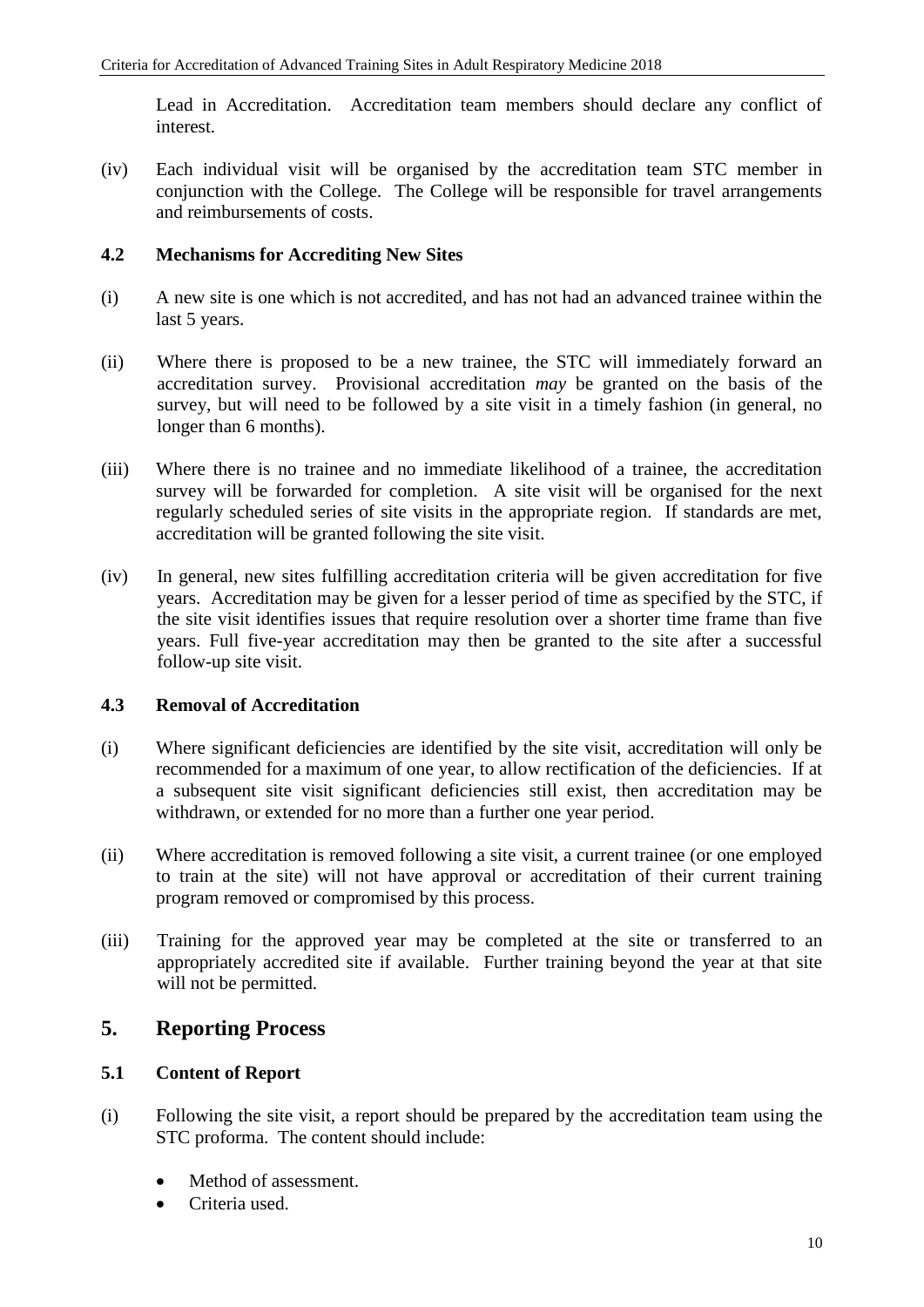- Deficiencies identified.
- Strengths identified
- A recommendation for full accreditation, a specified duration of accreditation, or to withdraw accreditation.
- A recommendation for maximum time of training that an individual trainee may train at the site. If a recommendation is made to limit the duration of training at a site, then an individual training program will not be renewable beyond the maximum time specified.
- A recommendation for the number of trainees able to simultaneously train at the site.
- A recommendation on the suitability of the site for three months of core sleep medicine training.
- General comments concerning the results of the assessment, and recommendations for changes or improvements.

# **5.2 Consideration of Report**

The report should be considered by the STC, who will make a decision on its recommendations. The decision will be conveyed to the CPT and the Board of TSANZ.

## **5.3 Distribution of Report**

The STC then advises the site of the decision and their accreditation status. A copy of the report will be sent to:

- (i) the site/department/network for information
- (ii) supervisors at the site.

# **5.4 College Database**

The College database is updated accordingly, and a permanent record of the survey, report and decision is kept on file.

### **5.5 Website**

A list of accredited sites is placed on the College website, to be available to trainees and supervisors.

# **6. Accreditation Cycle**

The site is reviewed every five years. The site is required to report to the STC on any changes during the five year cycle, in which case a site visit may need to be organised before the end of the cycle. If a site wishes to change any of the accreditation decisions prior to the end of the five year cycle, they must notify the STC who will organise a site visit, if appropriate, prior to the end of the cycle.

# **7. Accreditation of Overseas Advanced Training Sites**

- **7.1** Where a trainee wishes to undertake training overseas, the STC will attempt to establish the suitability of the site prior to approval of the trainee's program. Overseas sites will only be acceptable for a maximum of one year of any core training.
- **7.2** Suitability will be established by a combination of: